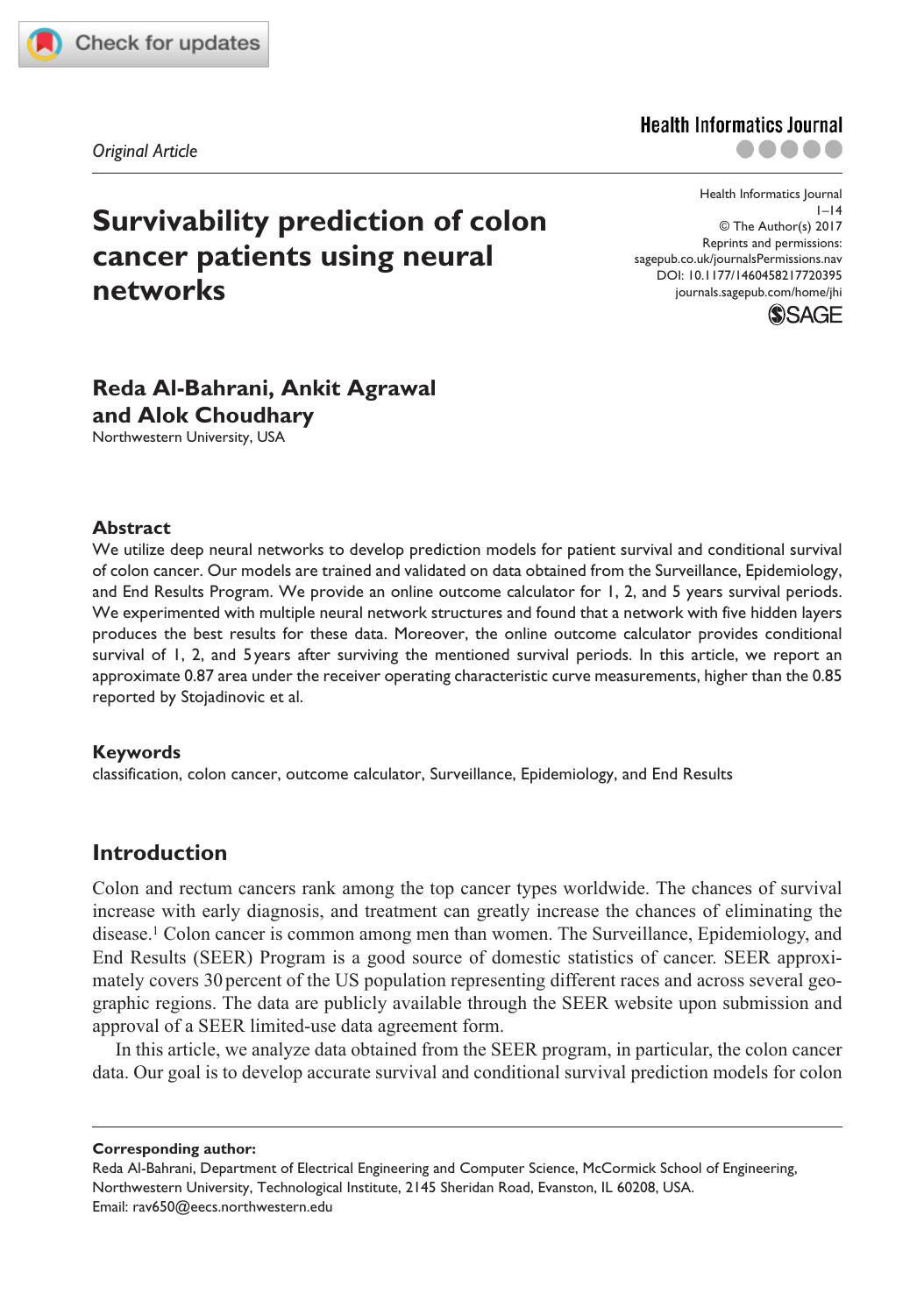cancer and making these models publicly available via an outcome calculator. The data analyzed in our study are from SEER's colon and rectum cancer incidence between 1973 and 2010. The follow-up cutoff date of the data set is 31 December 2010.2 These incidences are collected from four different regions in the United States.

Neural networks are considered deep when they have more than two hidden layers.<sup>3</sup> Deep neural networks (DNNs) have been successfully used to solve image, $4-6$  speech recognition,<sup>7</sup> and text classification<sup>8</sup> problems. In this work, we used DNNs to predict survival of colon cancer patients, at the end of 1, 2, and 5 years of diagnosis. We also predict conditional survival given survival of 1, 2, and 5years. We built models to predict outcomes of colon cancer based on a set of patient attributes. We experimented with multiple neural network structures and found that a network with five hidden layers produces the best results for these data. Moreover, we developed a front end to effectively provide a tool to facilitate user interaction with the developed models. This tool can be used to provide insight from the historical data that SEER provides.

## **Background**

The increase in availability of electronic medical records leads to interest in mining medical data. Data mining research has been published on private hospital data<sup>9,10</sup> and publicly available data such as American College of Surgeons National Surgical Quality Improvement Program (ACS NSIQP)11,12 and United Network for Organ Sharing (UNOS).13,14 Since SEER data are publicly available, there have been many studies conducted on its data. SEER provides a tool, SEER\*Stat, to assist in generating statistics about their data. Data mining applications have been developed on various types of cancer. Zhou and Jiang<sup>15</sup> explored decision trees and artificial neural networks for survivability analysis of breast cancer. Also, using the breast cancer data, Delen et al.<sup>16</sup> studied neural networks, decision trees, and logistic regression for survivability prediction. Survival of lung cancer on SEER data has been studied by Chen et al.17 Agrawal et al.18,19 analyzed SEER lung cancer patients and provided an outcome calculator for survival and conditional survival using ensemble voting techniques.

Data mining applications and studies of colorectal cancer are not covered as much as breast or lung cancers. Fathy20 studied colorectal cancer survival prediction rates versus the number of hidden nodes in the artificial neural networks (ANNs). Stojadinovic et al.21 developed a clinical decision support model using Bayesian belief network (ml-BBN). Wang et al.<sup>22</sup> analyzed colorectal cancer survival based on different parameters such as stage, age, gender, and race.

The continuous success of deep learning in the fields of computer vision and speech recognition and the increase in availability of electronic health records (EHRs) helped the surge of research of different types of neural networks on EHR. Cheng et al.<sup>23</sup> proposed a convolutional neural network (CNN) to extract phenotypes and perform prediction of chronic diseases on patient EHR. Lipton et al.24 used intensive care unit (ICU) data and evaluated the ability of recurrent neural networks (RNNs) using long short-term memory (LSTM) units to classify 128 diagnoses given in 13 clinical measurements.

# **Data**

We had earlier analyzed colon cancer data from  $SEER<sub>1</sub><sup>25</sup>$  since then new submission has been made by SEER.26 The new data enabled us to experiment with a newer set of features and get better predictive accuracy using deep learning methods, as presented in this article. The cutoff date for the new SEER data was 31 December 2010. The cutoff date is to determine the status of the patient at the time of data release by SEER. If a patient had survived past the cutoff date, but passed away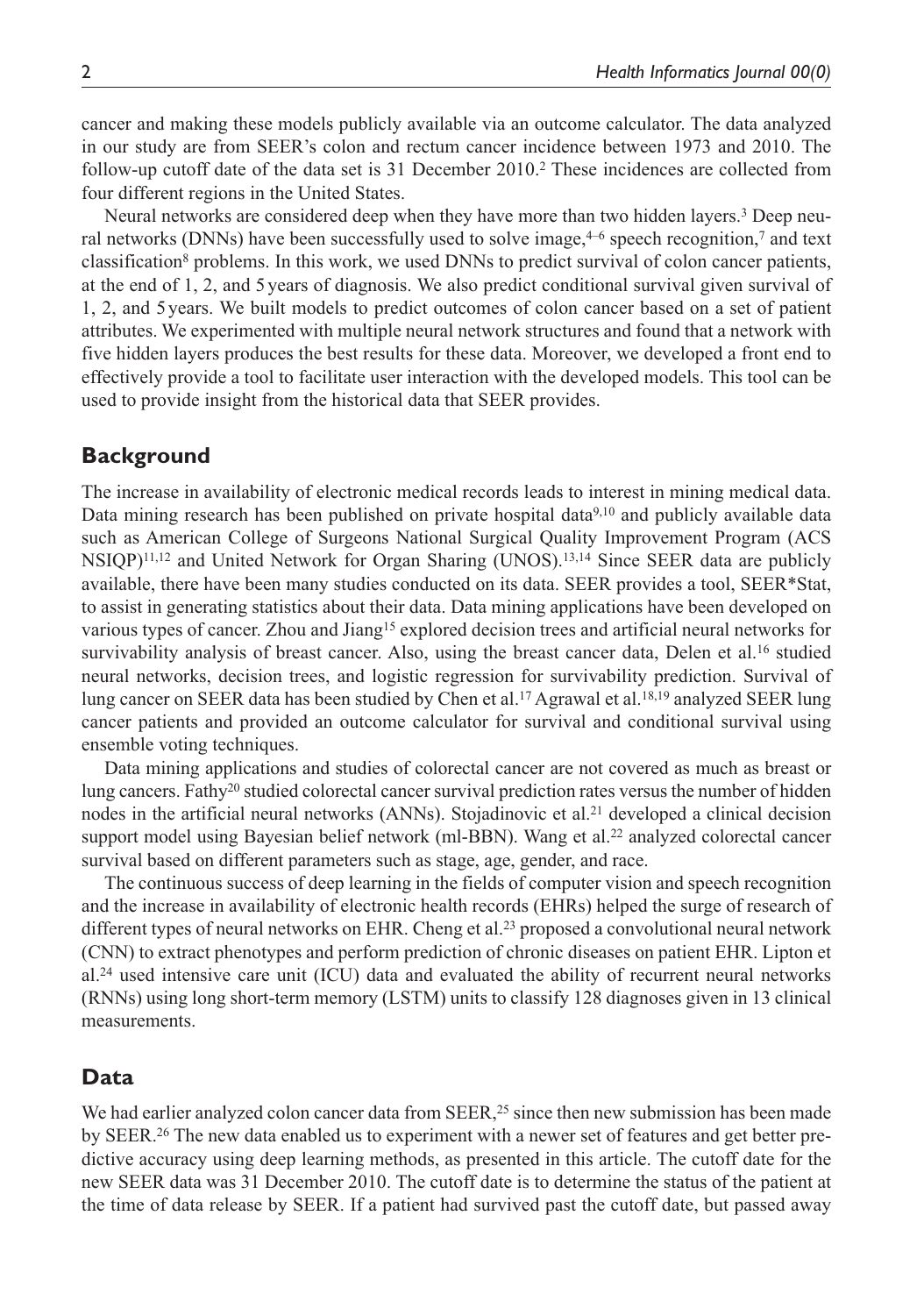| Survival                      | Survived | Did not survive |
|-------------------------------|----------|-----------------|
| I year                        | 138,382  | 40,114          |
| 2 years                       | 115,689  | 55.242          |
| 5 years                       | 75.134   | 72,510          |
| I year given 1-year survival  | 115,689  | 16,833          |
| 2 years given 1-year survival | 99.120   | 27,230          |
| 5 years given 1-year survival | 65.714   | 42.091          |
| I year given 2-year survival  | 99.120   | 11,161          |
| 2 years given 2-year survival | 86,066   | 18,800          |
| 5 years given 2-year survival | 57,259   | 31,001          |
| I year given 5-year survival  | 65.714   | 42.091          |
| 2 years given 5-year survival | 57,259   | 74,427          |
| 5 years given 5-year survival | 37,004   | 16,452          |
|                               |          |                 |

|          | Table 1. There is clear imbalance in the two classes of colon survival across most of the years we |  |  |  |  |  |
|----------|----------------------------------------------------------------------------------------------------|--|--|--|--|--|
| studied. |                                                                                                    |  |  |  |  |  |

The shorter periods have higher imbalance than others. Models for 8- and 9-year survival are not built since they are not needed to calculate any conditional survival periods.

afterward, their status at the cutoff date is the one reported, that is, the patient is reported alive. If a patient was diagnosed after the cutoff date, their record is excluded from the data release. We analyze different periods in our study; as a result, each period has a different end date. For example, if we are to build a model for 1-year survival, we consider patients diagnosed up to the year of 2009. This is to guarantee that all patients had a full year before the cutoff date of 2010. The same logic applies to patients analyzed for 3 years of survival; we consider patients diagnosed up to the year of 2007 (see Table 1) for class distributions.

The majority of features in the data set are categorical features such as sex, birthplace, and stage. A few features are numerical such as tumor size and number of nodes. To overcome this, categorical features were transformed using a one-hot scheme. Each categorical feature was transformed to integers and mapped to sparse matrices where each column corresponds to a category of a feature (see Table 2).

Numerical features were normalized to improve performance of estimators. Standard normalization was applied to numerical features to make such features look more like normal distributions

$$
z = \frac{x - \mu}{\sigma} \tag{1}
$$

The rest of the article is organized as follows: section "Background" summarizes related work, followed by a description of the data used in this study in section "Data." A description of the methods used in this work is described in section "Methodology." Results are presented in section "Results." In section "Outcome calculator," a brief description of the outcome calculator is provided, and a conclusion and future work in section "Conclusion and future work."

# **Methodology**

The SEER data contain attributes that have been collected for specific periods and attributes that contain patient vital status. First, any attributes that contain vital status indication are removed. We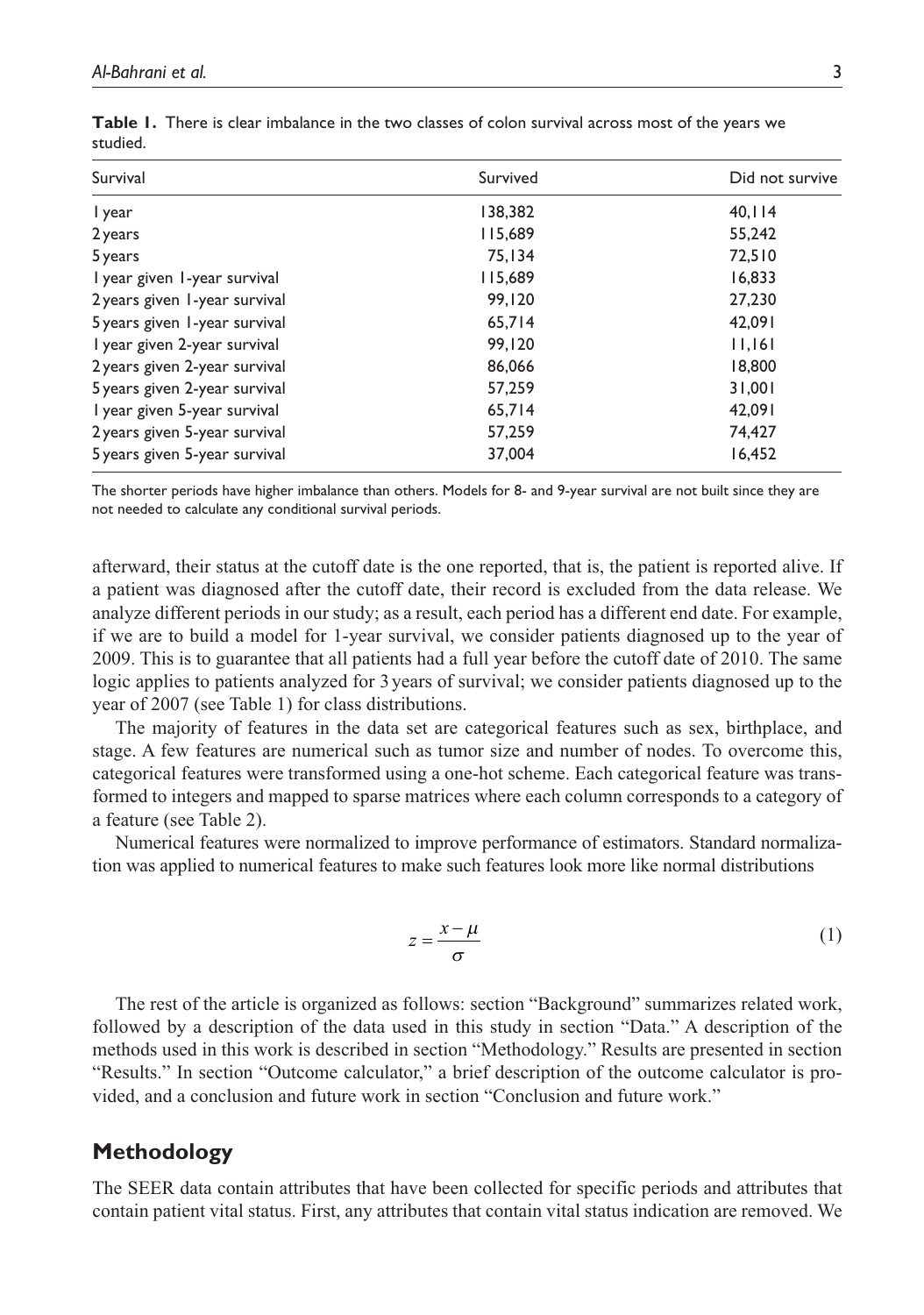| $\checkmark$<br>⌒ | X <sub>1</sub> | X <sub>2</sub> | 〈 3 |
|-------------------|----------------|----------------|-----|
|                   |                |                |     |
|                   |                |                |     |
|                   |                |                |     |
|                   |                |                |     |

#### **Table 2.** Categorical feature transformation.



**Figure 1.** An overview of the steps in our experiment. After the removal of vital status indicators and data cleanup, the data are split into training, validation, and testing sets. Feature selection is performed on the training set and the same features are then selected from the validation and testing sets. Neural network models are built using the training and validation sets and results are reported after running the testing set against the learned models.

combine some attributes such as tumor size. Collaborative Stage (CS) tumor size was collected for years 2004 onward and for years 1988 to 2003 the tumor size was collected under the Extent of Disease (EOD) 10-size feature. A new feature is engineered to cover both periods. After the data are cleaned, they are split into training, validation, and testing (50/30/20). Feature selection is done only from the training set, and the best features are selected from the validation and testing sets based on how their rank was in the training set. DNN models are built using the training and validation sets and then checked against the testing set. Figure 1 gives an overview of the architecture. The following sections describe the components of the system.

#### *Feature selection*

The SEER data set have 143 features. In order to build a user-friendly outcome calculator, we need to have a smaller set of features that represents the whole set of features. Any feature that directly indicates the vital status of the patient is manually removed before running feature selection. Using scikit-learn, we select the best performing features on the training set. We use a metatransformer with a base algorithm of extra-trees. Extra-trees are a set of randomized decision trees on multiple sub-samples of the training data set. The use of randomization and multiple subsets improves accuracy and avoids overfitting. After running the feature selection algorithm, we select features having importance value greater than 0.01. Also, after removing any redundant features, we obtain the features in Table 3.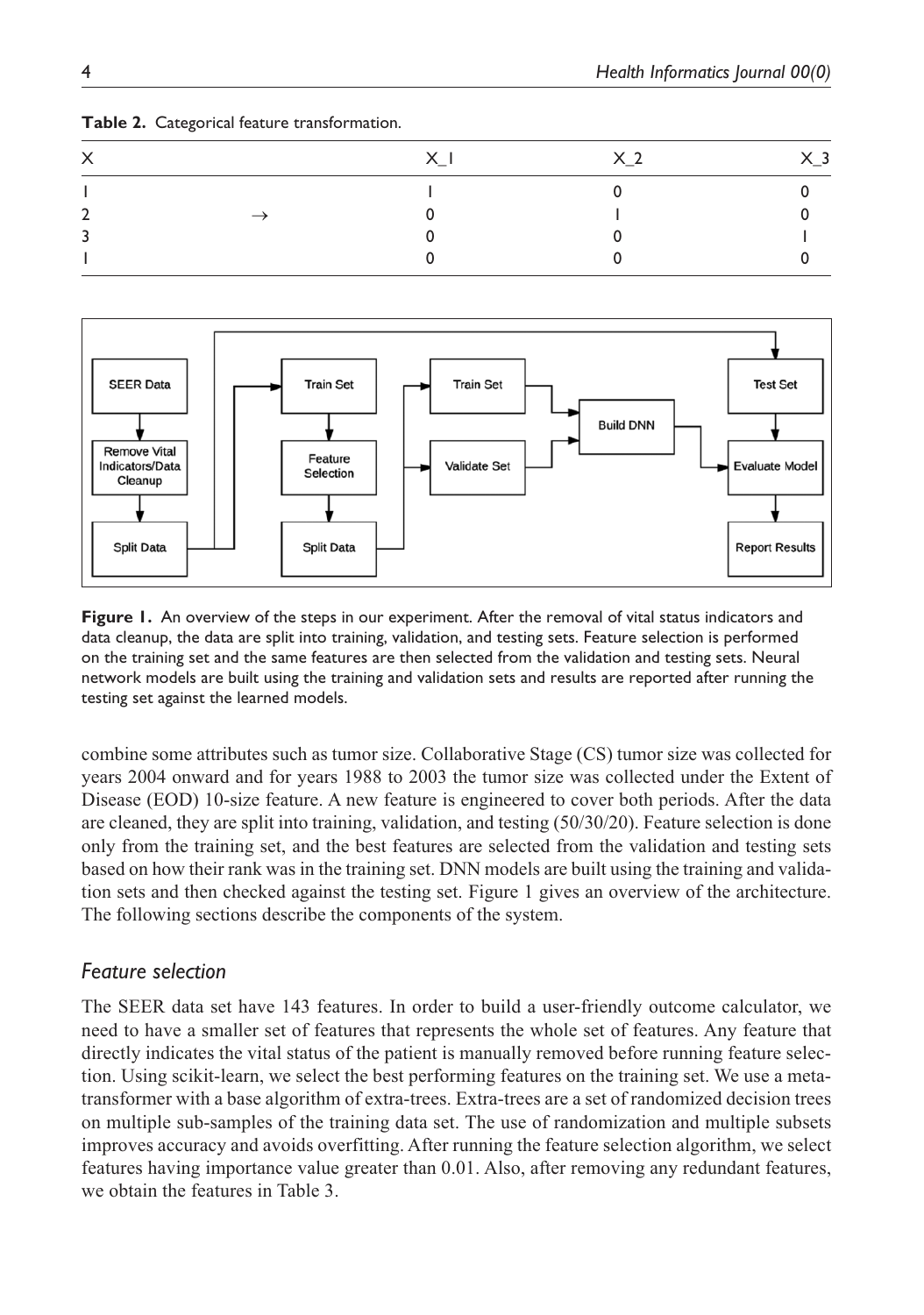|  |  |  |  |  | Table 3. Features used in building prediction models. |  |
|--|--|--|--|--|-------------------------------------------------------|--|
|--|--|--|--|--|-------------------------------------------------------|--|

| Feature name                  |
|-------------------------------|
| Marital status at diagnoses   |
| Race/ethnicity                |
| Year of birth                 |
| <b>Birthplace</b>             |
| Grade                         |
| Diagnostic confirmation       |
| EOD 10-extension              |
| EOD 10-lymph node involvement |
| Regional nodes examined       |
| RX Summ-Surg Prim Site        |
| Reason for no surgery         |
| Tumor size                    |
| Regional nodes positive       |
| Age at diagnosis              |
|                               |

EOD: Extent of Disease.





#### *Neural network building blocks*

*Rectified linear unit* is an activation function that is strictly non-negative and its output has a lower bound of 0 with no upper bound (see equation (2) and Figure 2)

$$
f(x) = \max(0, x) \tag{2}
$$

Softmax function is used to transform the outputs of the network into probabilities. It takes an input vector *z* of length *K* and outputs a probability vector of the same length that sums to  $1^{27}$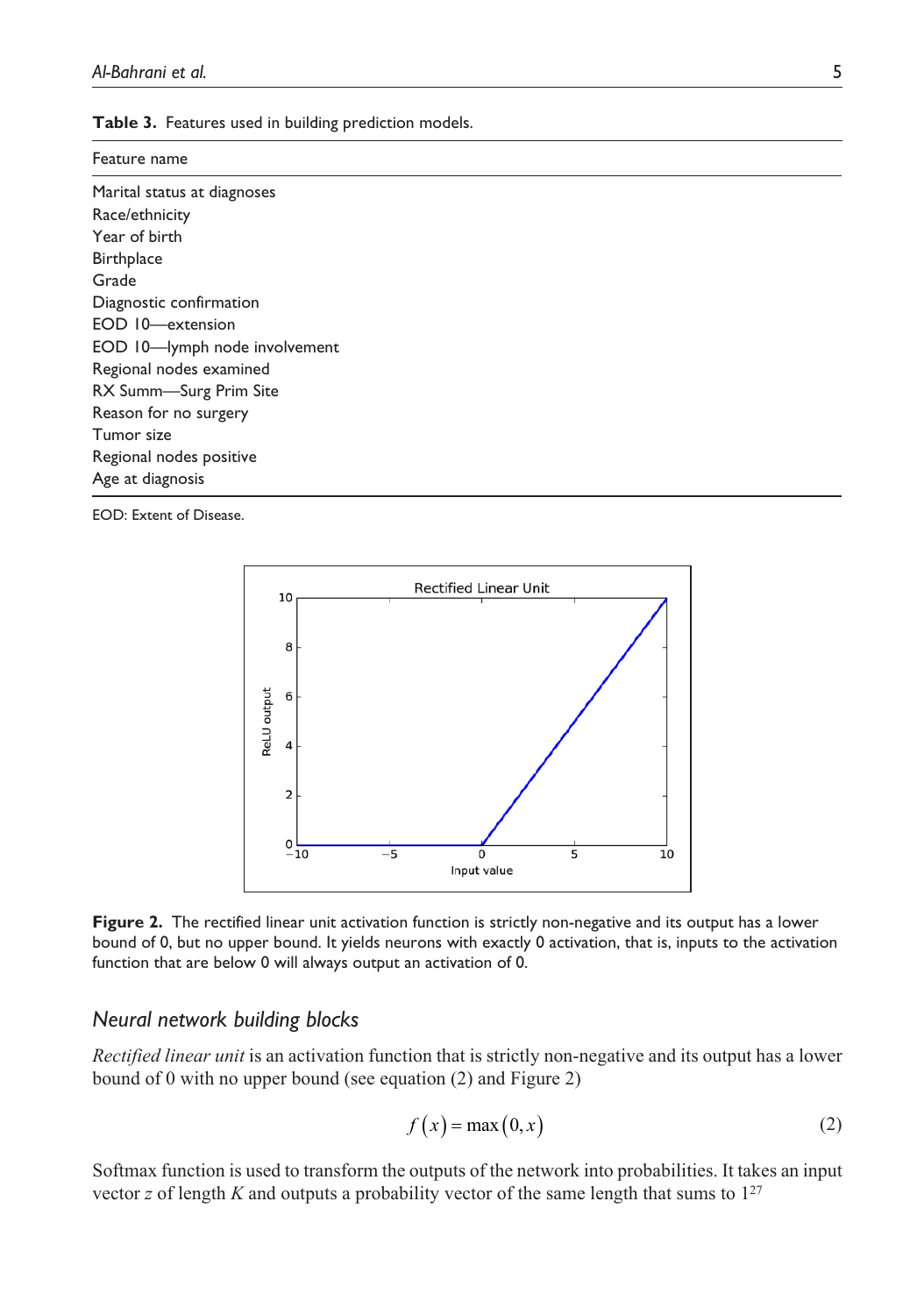

**Figure 3.** An example of a neural network structure with two hidden layers.

$$
\sigma(z)_j = \frac{e^{z_j}}{\sum_{k=1}^K e^{z_k}}, \text{ for } j = 1, ..., K
$$
 (3)

#### *DNN*

Neural networks are inspired by biological neural networks. They are used to estimate functions based on inputs and weight adjustments for hidden layer nodes "neurons." These adjustments enable these networks to learn.28 Each node "neuron" has an activation function that defines the nodes output given an input (see Figure 3 for a full connected neural network structure example). All activation functions in the experiments were rectified linear units. A neural network is considered deep if it has more than two hidden layers.<sup>3</sup>

The neural network is trained by performing a forward pass. Then, the error is calculated by comparing the actual class and predicted class. Based on the error, a backward pass is done (backpropagation) to adjust the weights of the network. The neural network is trained on mini-batches randomly sampled inputs from the training set.

#### *Baseline models*

We compare the performance of our neural networks approach against two baseline classifiers: random forests and logistic regression: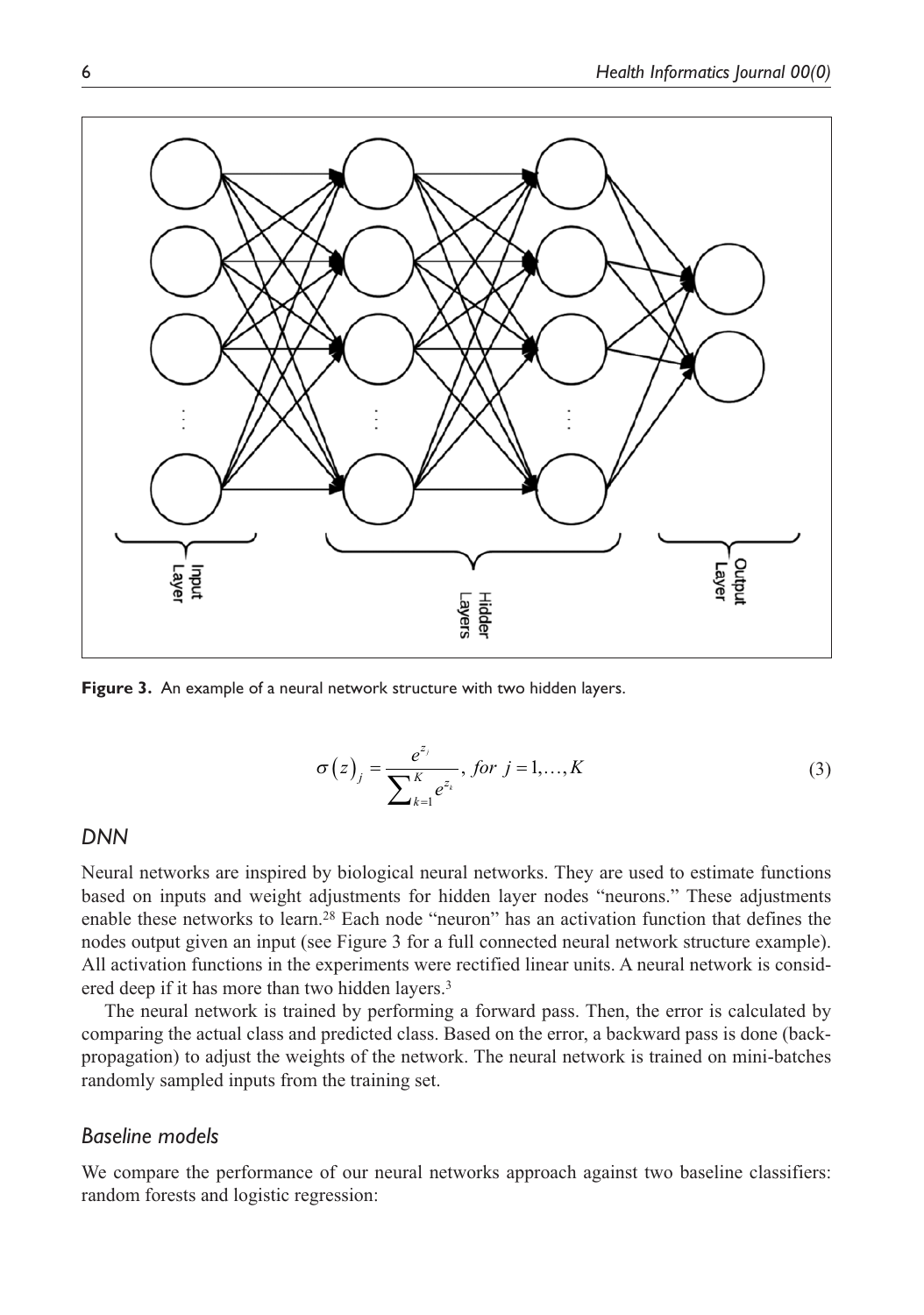- 1. *Random forest*. The random forest<sup>29</sup> classifier consists of multiple decision trees. The final class of an instance in a random forest is assigned by outputting the class that is the mode of the outputs of individual trees, which can produce robust and accurate classification and ability to handle a very large number of input variables.
- 2. *Logistic regression*. Logistic regression<sup>30</sup> is used for prediction of the probability of occurrence of an event by fitting data to a sigmoidal S-shaped logistic curve. Logistic regression is often used with ridge estimators to improve the parameter estimates and to reduce the error made by further predictions.

# *Conditional survival*

Conditional survival is the probability of a patient surviving an additional *y* number of years after surviving *x* number of years. We create different data sets to build conditional survival models. For example, to calculate conditional survival of 5 years given that the patient already survived 2 years, we first select patients that have survived 2 years. Then, we mark a patient to be alive if they satisfy surviving a total of 7 years; otherwise, they are marked no alive. The Colon Cancer Outcome Calculator presented here calculates patient-specific survival and conditional survival probabilities.

# *Artificial neural network structure*

*Developments packages.* The DNNs used in our experiments were developed using TensorFlow31 an open-source software library for numerical computation and, Keras<sup>32</sup> a minimalist, neural networks library, written in Python. Keras was used to enable fast experimentation with different network structures.

*Selecting the network structure.* In our experiments, we trained fully connected neural networks. We started by training a single-layer network and captured the performance measures of the network on a test data set. By iteratively adding layers to expand the network, we collected performance measures of networks of depths ranging from a single layer to eight layers. We trained models with depths between one and eight hidden layers. We selected the network consisting of five hidden layers, and our selection was based on the five measures we used to evaluate our models. As shown in Figure 4, the collective set of measures performs best for the neural network with five hidden layers. The DNN structure that we used was selected based on training on 1-year survival data. The same network structure was used on the remaining periods.

*Final structure.* A description of our network is presented in Table 4. Our proposed neural network consists of an input layer, five hidden layers, and a softmax output layer. All of the layers are fully connected dense layers with rectified linear units.

# *Neural network regularization*

Two of the useful techniques to regularize the network during training are examining the validation set error after each epoch and dropout implementation.

*Early termination.* It prevents overfitting of the network by looking at the performance on the validation set and stopping the training of the neural network as soon as the loss stops improving, that is, decreasing in value. Early termination prevents over optimizing on the training set and takes in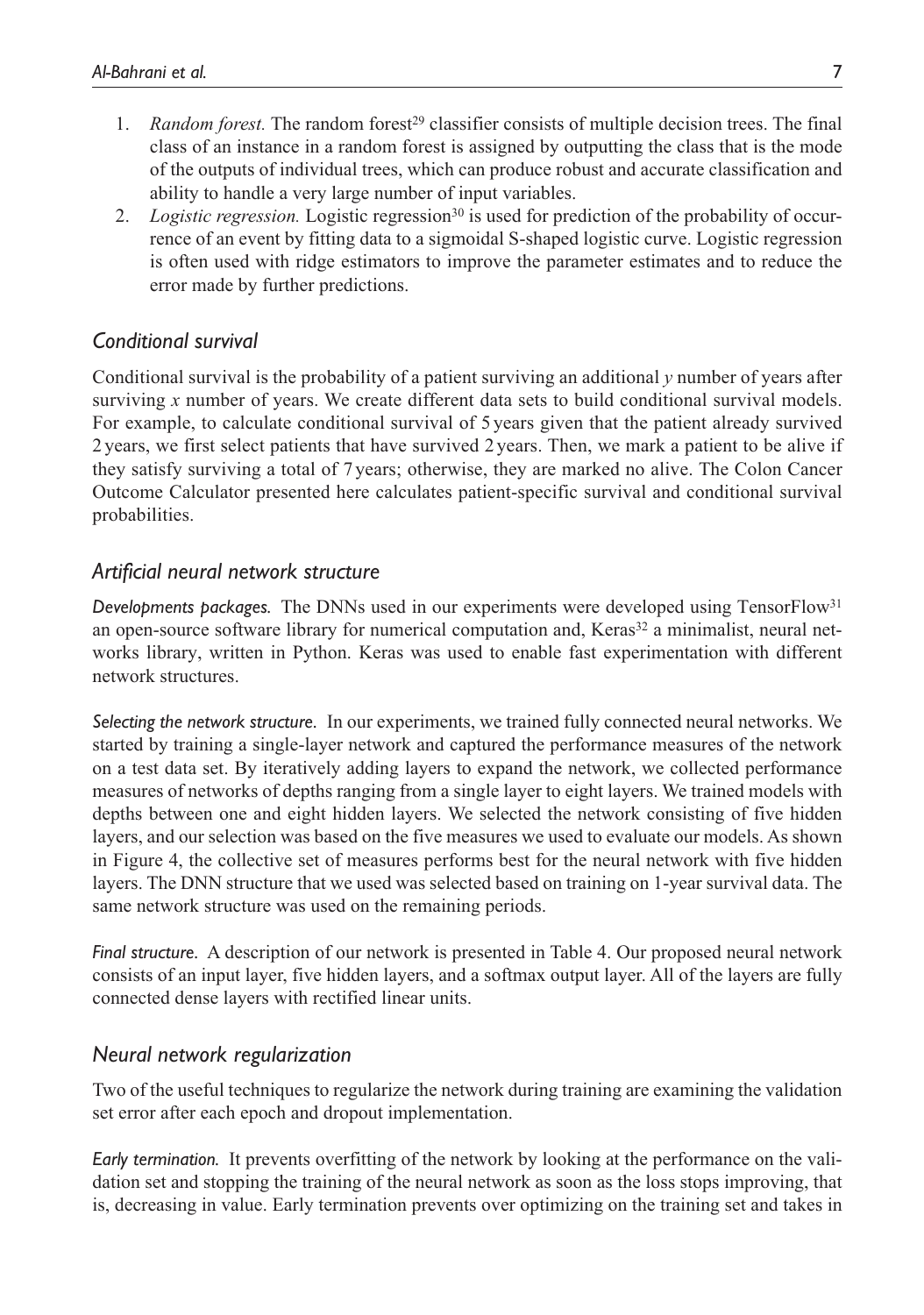

**Figure 4.** Comparison of all performance measures at different network depths was made to select the best network structure. A network with five hidden layers was selected and used for all survival periods.

**Table 4.** A description of the structure of the deep neural network used to build the final predictive models.

| Layer           | Type                                  | <b>Notes</b> |
|-----------------|---------------------------------------|--------------|
| Input layer     | 812 inputs and 50% dropout            |              |
| Hidden layer #1 | Dense layer with ReLU and 50% dropout | 812 neurons  |
| Hidden layer #2 | Dense layer with ReLU and 50% dropout | 812 neurons  |
| Hidden layer #3 | Dense layer with ReLU and 50% dropout | 812 neurons  |
| Hidden layer #4 | Dense layer with ReLU and 50% dropout | 812 neurons  |
| Hidden layer #5 | Dense layer with ReLU and 50% dropout | 812 neurons  |
| Output layer    | Softmax                               | 2 classes    |

consideration the validation set. In our experiments, we monitor the validation loss and stop the training when the loss does not decrease over two consecutive epochs.

*Dropout.* Different layers of the network are connected using activation functions. Dropout is randomly setting a percentage of the activations to 0 during the training of the network (see Figure 5). Dropping out activations enables the network to not rely on specific activations to be present forcing the network to learn redundant representations. These redundant representations make the network robust and avoid overfitting.33 Moreover, the network acts as an ensemble of networks. In our experiments, we tried training without dropout and dropout out of 25 and 50 percent and found that dropping out 50 percent of the activations gave the best results.

# *Performance measures*

We use the following performance measures in our experiments to evaluate the DNNs:

*Area under ROC curve* is a calculation of the area under a curve after plotting the true-positive rate versus the false-positive rate. Since this metric is independent of the classification probability cutoff and truly measures the discriminative power of the model in distinguishing cases from non-cases, it is considered a more reliable evaluation metric than other cutoff-based metrics as described below.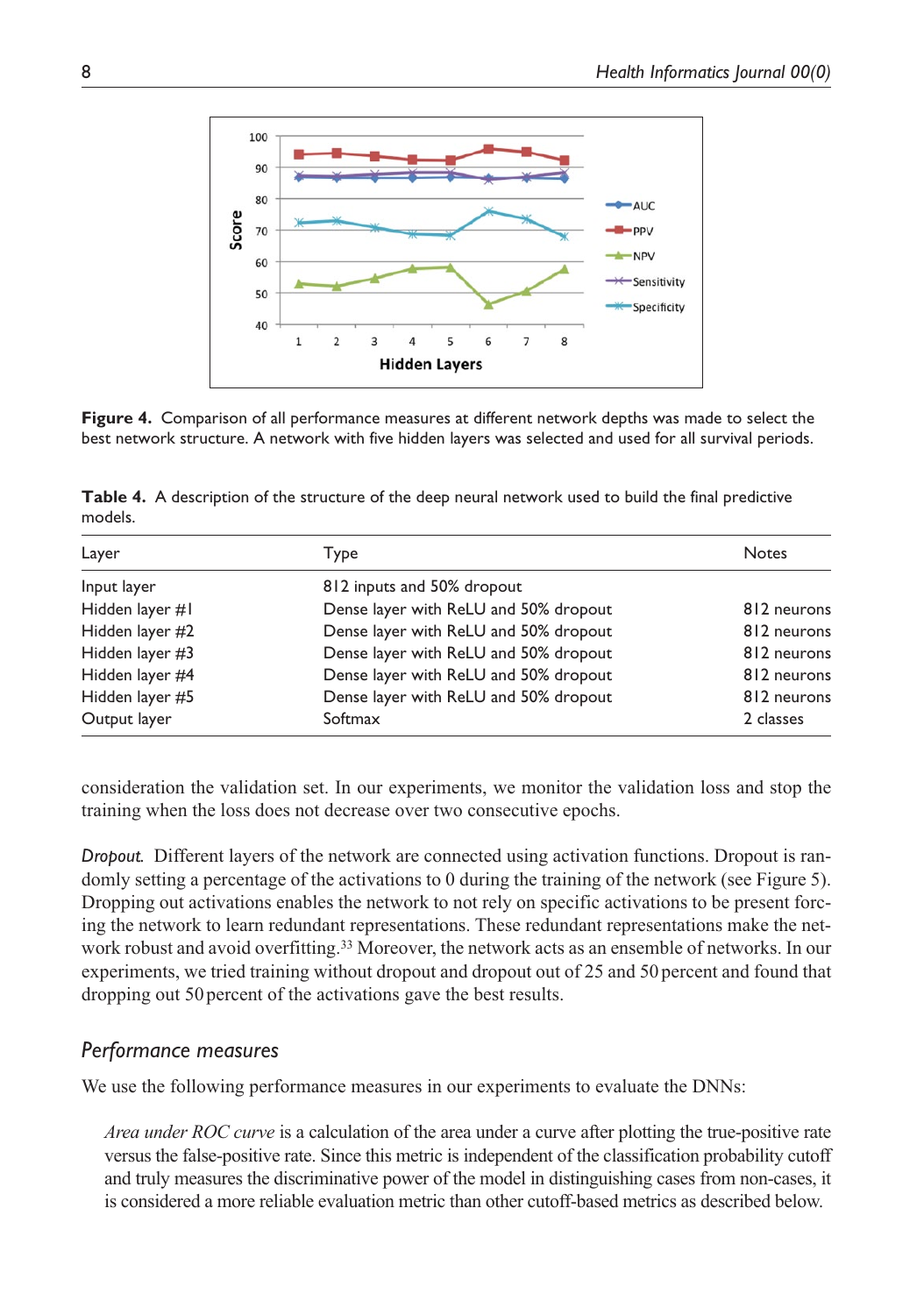

Figure 5. Randomly dropping out activations enables the network to learn redundant representations. This helps building robust networks and less overfitting.

*Positive predictive value* also known as precision is the ratio of true positives to both true positives and false positives combined and is calculated as follows

$$
PPV \text{ or } Precision = \frac{TP}{TP + FP}
$$
\n<sup>(4)</sup>

*Negative predictive value* is the ratio of true negative to both true negative and false negative combined and is calculated as follows

$$
NPV = \frac{TN}{TN + FN}
$$
\n<sup>(5)</sup>

*Sensitivity* is the portion of positive labeled examples in the data set that are classified as positive

$$
Sensitivity = \frac{TP}{TP + FN}
$$
 (6)

*Specificity* is the portion of negative labeled examples in the data set that are classified as negative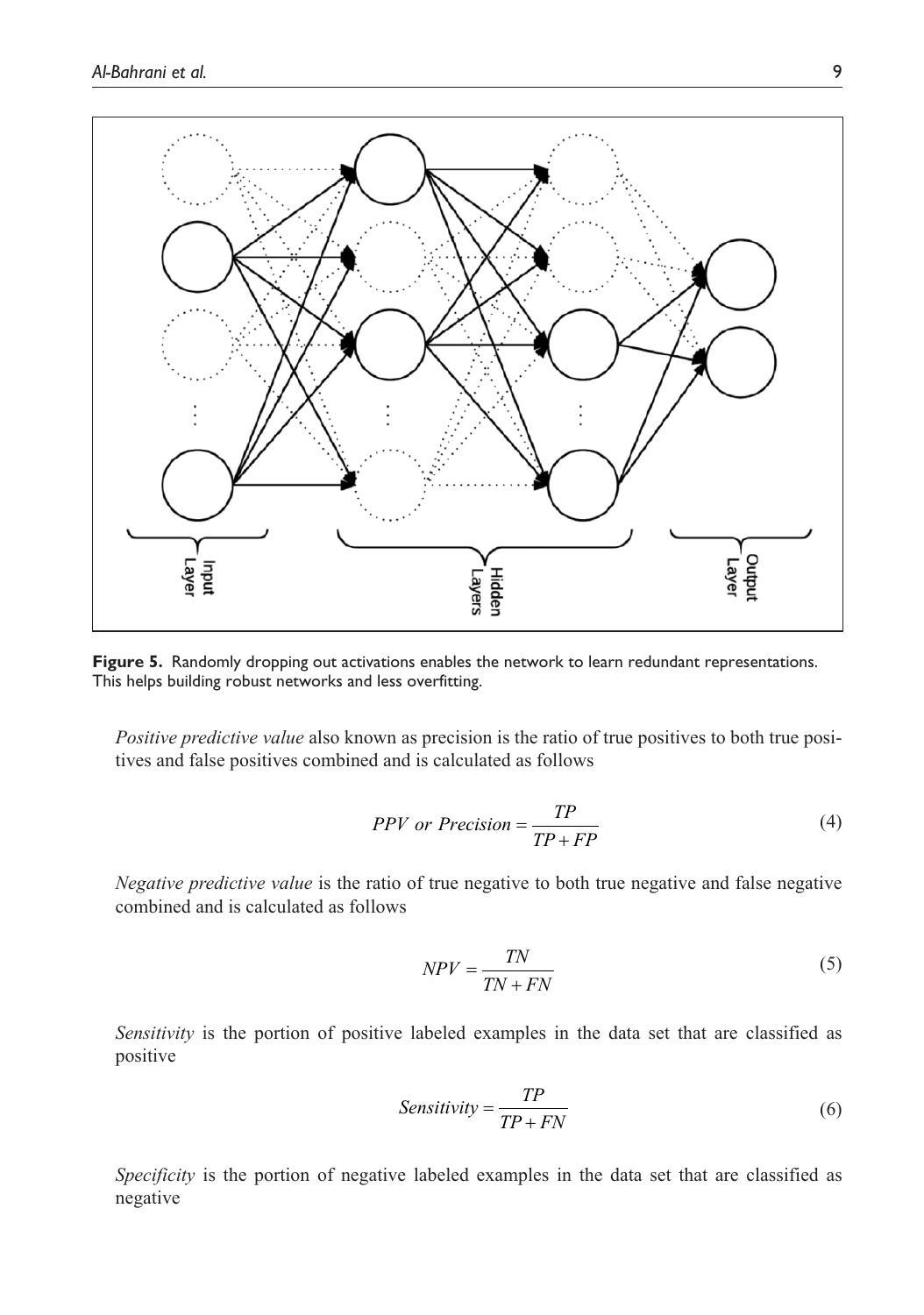| Survival | AUC    |             | <b>PPV</b> |       | <b>NPV</b> |       | Sensitivity                                                 |       | Specificity |       |
|----------|--------|-------------|------------|-------|------------|-------|-------------------------------------------------------------|-------|-------------|-------|
| (months) | BBN NN |             |            |       |            |       | BBN (%) NN (%) BBN (%) NN (%) BBN (%) NN (%) BBN (%) NN (%) |       |             |       |
| 12       | 0.85   | 0.8616 85.1 |            | 95.09 | 74.4       | 48.29 | 94.0                                                        | 86.38 | 51.4        | 74.04 |
| 24       | 0.85   | 0.8675 79.7 |            | 90.02 | 79.9       | 62.91 | 90.3                                                        | 83.56 | 62.7        | 75.06 |
| 60       | 0.85   | 0.8652 64.8 |            | 81.91 | 84.2       | 72.76 | 55.5                                                        | 75.70 | 88.7        | 79.51 |

**Table 5.** Result comparison between Bayesian belief network (ml-BBN) model reported by Stojadinovic et al.21 and the neural networks (NNs) we developed.

We report approximately 0.87 area under the curve (AUC) across all periods and better positive predictive value (PPV).

$$
Specificity = \frac{TN}{TN + FP}
$$
 (7)

## **Results**

We trained multiple models on subset of the SEER data set. The data set of colon cancer patients consists of 188,336 records between the years of 1988 and 2009. All these models were of the same structure presented in Table 4. We compare our results against the results from Stojadinovic et al.<sup>21</sup> We also show results for conditional survival models in Table 5 and compare the results against the two baseline models we described earlier (random forests and logistic regression).

Stojadinovic et al. present their results for mortality, whereas our study is for survival. The results are organized accordingly to compare the metrics (see Table 5). Sensitivity measures the proportion of correctly identified positive instances. Our models yield better area under ROC numbers and positive predictive values. Moreover, our models have better specificity percentages for predicting survival for 1, 2, and 3 years. The sensitivity percentages are low due to the imbalance in the two classes (see Table 1 for class distributions). The conditional survival patient distribution is imbalanced and smaller compared to 1, 2, and 5 years data sets, which explains the lower values, specifically area under ROC (Table 6).

#### **Outcome calculator**

The purpose of developing an outcome calculator for colon cancer is survival estimation. We used attribute selection techniques to reduce the attribute set. The goal was to have only a few of the attributes to be used in the outcome calculator yet retain comparable production power to the original attribute set. We used 15 attributes in our calculator. Figure 6 shows a screenshot of the outcome calculator.

The outcome calculator was built using several tools: Python, $34$  Flask, $35$  Tornado, $36$  and Apache web server:

*Python* is a general-purpose programming language. Its strong aspects are code readability and ease of use. It enables concept expression in fewer lines of code than would be possible lower level languages.

*Flask* is a micro web framework for Python. Applications that use Flask include Pinterest, LinkedIn, and the Flask page.

*Tornado* is a scalable, non-blocking web server and web application framework written in Python.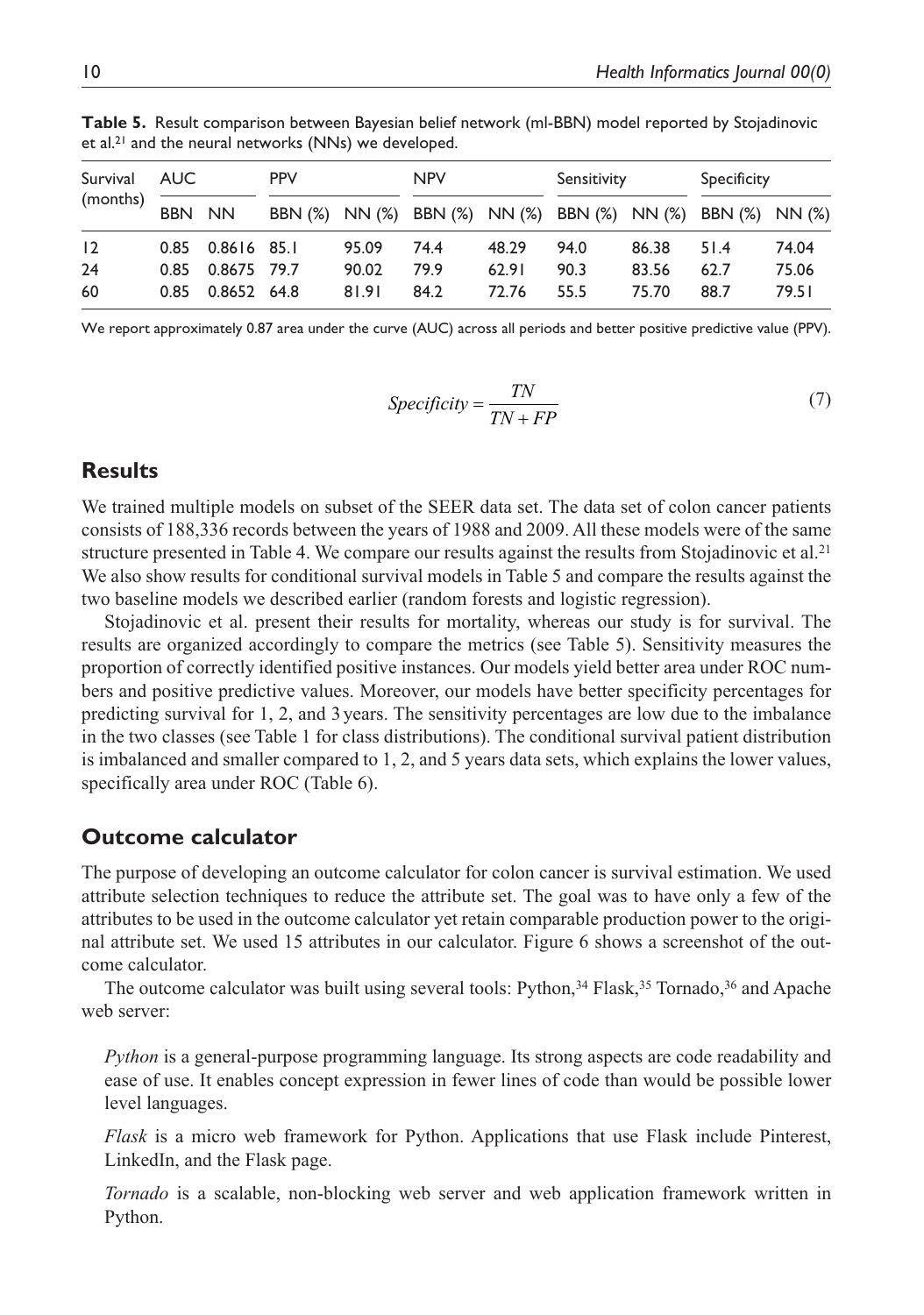| Conditional survival                | <b>AUC</b> | <b>PPV (%)</b> | <b>NPV (%)</b> | Sensitivity (%) | Specificity (%) |
|-------------------------------------|------------|----------------|----------------|-----------------|-----------------|
| (DNN) I year given I-year survival  | 0.8090     | 78.39          | 66.29          | 94.11           | 30.87           |
| (LR) I year given I-year survival   | 0.8072     | 97.68          | 20.94          | 89.46           | 56.76           |
| (RF) I year given I-year survival   | 0.7592     | 97.43          | 18.8           | 89.18           | 51.55           |
| (DNN) 2 years given 1-year survival | 0.8176     | 74.00          | 72.77          | 90.82           | 43.47           |
| (LR) 2 years given 1-year survival  | 0.8136     | 96.21          | 32.13          | 83.77           | 69.97           |
| (RF) 2 years given 1-year survival  | 0.7799     | 94.24          | 33.93          | 83.85           | 61.83           |
| (DNN) 5 years given 1-year survival | 0.8220     | 83.30          | 61.02          | 76.94           | 70.06           |
| (LR) 5 years given 1-year survival  | 0.816      | 83.73          | 58.8           | 76.04           | 69.83           |
| (RF) 5 years given 1-year survival  | 0.7872     | 80.18          | 58.81          | 75.24           | 65.52           |
| (DNN) I year given 2-year survival  | 0.7669     | 92.06          | 34.27          | 92.56           | 32.69           |
| (LR) I year given 2-year survival   | 0.767      | 99.15          | 7.12           | 90.46           | 48.62           |
| (RF) I year given 2-year survival   | 0.7074     | 98.97          | 6.45           | 90.38           | 41.38           |
| (DNN) 2 years given 2-year survival | 0.7099     | 71.23          | 69.89          | 91.55           | 34.67           |
| (LR) 2 years given 2-year survival  | 0.774      | 97.68          | 15.19          | 84.06           | 58.81           |
| (RF) 2 years given 2-year survival  | 0.7363     | 96.09          | 16.97          | 84.12           | 48.67           |
| (DNN) 5 years given 2-year survival | 0.7882     | 58.60          | 83.81          | 86.99           | 52.29           |
| (LR) 5 years given 2-year survival  | 0.7806     | 84.44          | 49.9           | 75.69           | 63.45           |
| (RF) 5 years given 2-year survival  | 0.7549     | 82.54          | 48.44          | 74.73           | 60.04           |
| (DNN) I year given 5-year survival  | 0.8629     | 76.31          | 49.24          | 94.93           | 14.31           |
| (LR) I year given 5-year survival   | 0.7291     | 99.89          | 0.09           | 92.56           | 6.25            |
| (RF) I year given 5-year survival   | 0.6518     | 99.67          | 0.95           | 92.61           | 18.52           |
| (DNN) 2 years given 5-year survival | 0.7423     | 69.81          | 64.92          | 92.34           | 26.19           |
| (LR) 2 years given 5-year survival  | 0.7362     | 99.44          | 3.02           | 86.14           | 47.11           |
| (RF) 2 years given 5-year survival  | 0.6831     | 98.11          | 5.77           | 86.32           | 33.44           |
| (DNN) 5 years given 5-year survival | 0.7820     | 72.22          | 69.28          | 84.09           | 52.58           |
| (LR) 5 years given 5-year survival  | 0.7744     | 87.39          | 42.75          | 77.44           | 60.13           |
| (RF) 5 years given 5-year survival  | 0.7435     | 85.83          | 41.72          | 76.81           | 56.69           |

**Table 6.** Results for the conditional survival models.

We also report approximately 0.87 area under the curve (AUC) across all periods. The results include baseline models random forests denoted as RF and logistic regression denoted as LR.

#### **Conclusion and future work**

In this article, we utilize DNNs to make survival predictions on the SEER program colon cancer data. We look at different depths of neural networks and compare the performance metrics to come up with the best network depth for this problem. We compared our results with a previous study and outperformed in some of the predictive measures. Our models yield better area under ROC numbers and positive predictive values. Our area under ROC numbers for 1, 2, and 5 years of survival were 0.87 compared to 0.85 in the other study. Moreover, our models have better specificity percentages for predicting survival for 1, 2, and 5 years. We compare our models against two baseline machine learning methods: random forests and logistic regression. Although our models have good sensitivity percentages, these could be improved by training on more patient records. Finally, we present our models as a web application for Colon Cancer Outcome Calculator.

For future work, we would like to focus on further improving the neural network architecture, the time it takes to train it, and performance. We could also represent the data with less sparsity and examine whether that helps to improve results. Also, we would like to improve accuracy by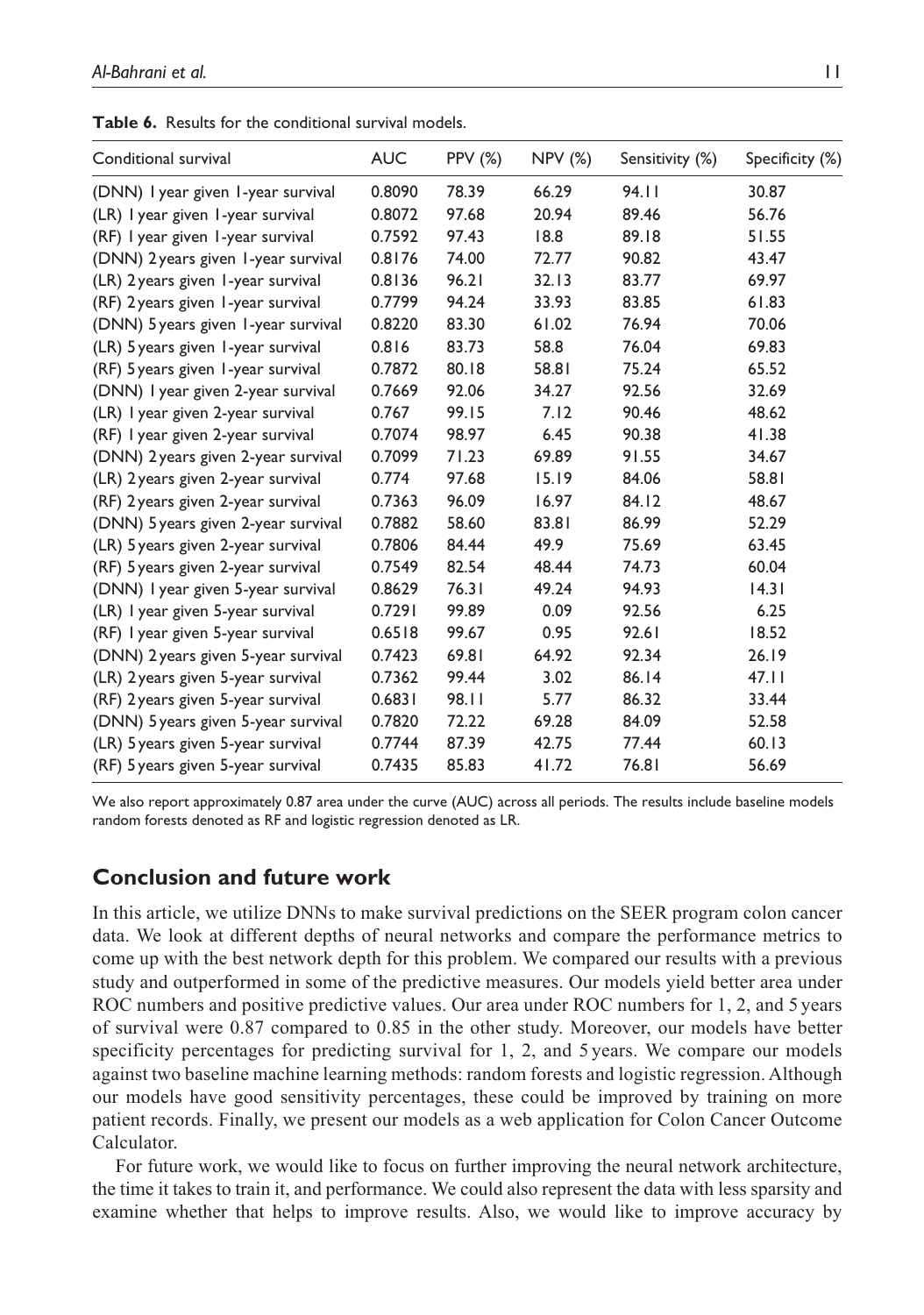|                                       |                                           |                                                                                                                                                                                                                                                  | <b>Colon Cancer Outcome Calculator</b>  |                                                                                                                                                                                                                                                                                                                                                                                                                                                                                                                                                                                                                                                                                   |
|---------------------------------------|-------------------------------------------|--------------------------------------------------------------------------------------------------------------------------------------------------------------------------------------------------------------------------------------------------|-----------------------------------------|-----------------------------------------------------------------------------------------------------------------------------------------------------------------------------------------------------------------------------------------------------------------------------------------------------------------------------------------------------------------------------------------------------------------------------------------------------------------------------------------------------------------------------------------------------------------------------------------------------------------------------------------------------------------------------------|
| Home                                  | Colon Calculator                          |                                                                                                                                                                                                                                                  |                                         |                                                                                                                                                                                                                                                                                                                                                                                                                                                                                                                                                                                                                                                                                   |
|                                       |                                           | Disclaimer: The outcome calculator results are estimates based on data consisting of a large number of colon cancer records. All results are provided for<br>not be held responsible for any medical decisions based on this outcome calculator. |                                         | informational purposes only, in furtherance of the developers' educational mission, and are not meant to replace the advice of a medical doctor. The developers may                                                                                                                                                                                                                                                                                                                                                                                                                                                                                                               |
|                                       |                                           | the below the graph. To obtain risk values for a new set of attribute values, please change the attribute values below and click on the submit button.                                                                                           |                                         | Welcome to our online colon cancer outcome calculator. The calculator is based on data obtained from Surveillance Epidemiology and End Results (SEER) of the<br>National Cancer Institute which is an authoritative repository of cancer statistics in the United States. The data contains colon cancer records of nearly 48000<br>patients. The calculator estimates the risk of mortality after 1 year, 2 years, and 5 years of diagnosis, using a small non-redundant subset of 12 patient attributes<br>which were carefully selected using attribute selection techniques. The graph shows the three risk values obtained for specific attribute values, which are shown in |
|                                       |                                           | Conditional survival is the probability of a patient surviving an additional y number of years after surviving x number of years.                                                                                                                |                                         |                                                                                                                                                                                                                                                                                                                                                                                                                                                                                                                                                                                                                                                                                   |
|                                       |                                           |                                                                                                                                                                                                                                                  | <b>Colon Cancer Survivability</b>       |                                                                                                                                                                                                                                                                                                                                                                                                                                                                                                                                                                                                                                                                                   |
| <b>8</b> 150                          |                                           |                                                                                                                                                                                                                                                  |                                         |                                                                                                                                                                                                                                                                                                                                                                                                                                                                                                                                                                                                                                                                                   |
| Survivability Prediction<br>100<br>50 |                                           |                                                                                                                                                                                                                                                  |                                         |                                                                                                                                                                                                                                                                                                                                                                                                                                                                                                                                                                                                                                                                                   |
| $\theta$                              |                                           | 1 Year Survival Data                                                                                                                                                                                                                             | 2 Years Survival Data                   | 5 Years Survival Data                                                                                                                                                                                                                                                                                                                                                                                                                                                                                                                                                                                                                                                             |
|                                       | Survival Prediction                       | 1 Year Conditional Survival Prediction                                                                                                                                                                                                           | 2 Years Conditional Survival Prediction | 5 Years Conditional Survival Prediction                                                                                                                                                                                                                                                                                                                                                                                                                                                                                                                                                                                                                                           |
|                                       | Please select your inputs                 |                                                                                                                                                                                                                                                  |                                         | Highcharts.com                                                                                                                                                                                                                                                                                                                                                                                                                                                                                                                                                                                                                                                                    |
|                                       | <b>Extension</b>                          | Noninvasive tumor                                                                                                                                                                                                                                |                                         |                                                                                                                                                                                                                                                                                                                                                                                                                                                                                                                                                                                                                                                                                   |
|                                       |                                           |                                                                                                                                                                                                                                                  |                                         |                                                                                                                                                                                                                                                                                                                                                                                                                                                                                                                                                                                                                                                                                   |
|                                       |                                           |                                                                                                                                                                                                                                                  |                                         |                                                                                                                                                                                                                                                                                                                                                                                                                                                                                                                                                                                                                                                                                   |
|                                       | AJCC stage 3rd<br>edition                 | In Situ                                                                                                                                                                                                                                          |                                         |                                                                                                                                                                                                                                                                                                                                                                                                                                                                                                                                                                                                                                                                                   |
|                                       | <b>Birth Place</b>                        | <b>United States</b>                                                                                                                                                                                                                             |                                         |                                                                                                                                                                                                                                                                                                                                                                                                                                                                                                                                                                                                                                                                                   |
|                                       | EOD 10--Lymph Node<br>Involv              | No lymph node involvement                                                                                                                                                                                                                        |                                         |                                                                                                                                                                                                                                                                                                                                                                                                                                                                                                                                                                                                                                                                                   |
|                                       | <b>Surgery Primary Site</b>               | None; no cancer-directed surgery of primary site                                                                                                                                                                                                 |                                         |                                                                                                                                                                                                                                                                                                                                                                                                                                                                                                                                                                                                                                                                                   |
|                                       | Reason for no surgery                     | Surgery performed                                                                                                                                                                                                                                |                                         |                                                                                                                                                                                                                                                                                                                                                                                                                                                                                                                                                                                                                                                                                   |
|                                       | <b>Diagnostic</b><br>Confirmation         | Positive histology                                                                                                                                                                                                                               |                                         |                                                                                                                                                                                                                                                                                                                                                                                                                                                                                                                                                                                                                                                                                   |
|                                       | <b>Behavior</b>                           | malignant potential, and uncertain malignant potential                                                                                                                                                                                           |                                         |                                                                                                                                                                                                                                                                                                                                                                                                                                                                                                                                                                                                                                                                                   |
|                                       | <b>Primary Site</b>                       | Cecum                                                                                                                                                                                                                                            |                                         |                                                                                                                                                                                                                                                                                                                                                                                                                                                                                                                                                                                                                                                                                   |
|                                       | <b>Number of Positive</b><br><b>Nodes</b> | 4                                                                                                                                                                                                                                                |                                         |                                                                                                                                                                                                                                                                                                                                                                                                                                                                                                                                                                                                                                                                                   |
|                                       | <b>Tumor size</b>                         | 5.0                                                                                                                                                                                                                                              |                                         |                                                                                                                                                                                                                                                                                                                                                                                                                                                                                                                                                                                                                                                                                   |
|                                       | <b>Age at Diagnosis</b>                   | 35                                                                                                                                                                                                                                               |                                         |                                                                                                                                                                                                                                                                                                                                                                                                                                                                                                                                                                                                                                                                                   |

**Figure 6.** Colon Cancer Outcome Calculator [\(http://info.eecs.northwestern.edu:5001/\)](http://info.eecs.northwestern.edu:5001/).

training the neural networks on larger data sets. The data set size would be increased by obtaining more data or grouping patients' records from multiple types of cancer.

# **Declaration of conflicting interests**

The author(s) declared no potential conflicts of interest with respect to the research, authorship, and/or publication of this article.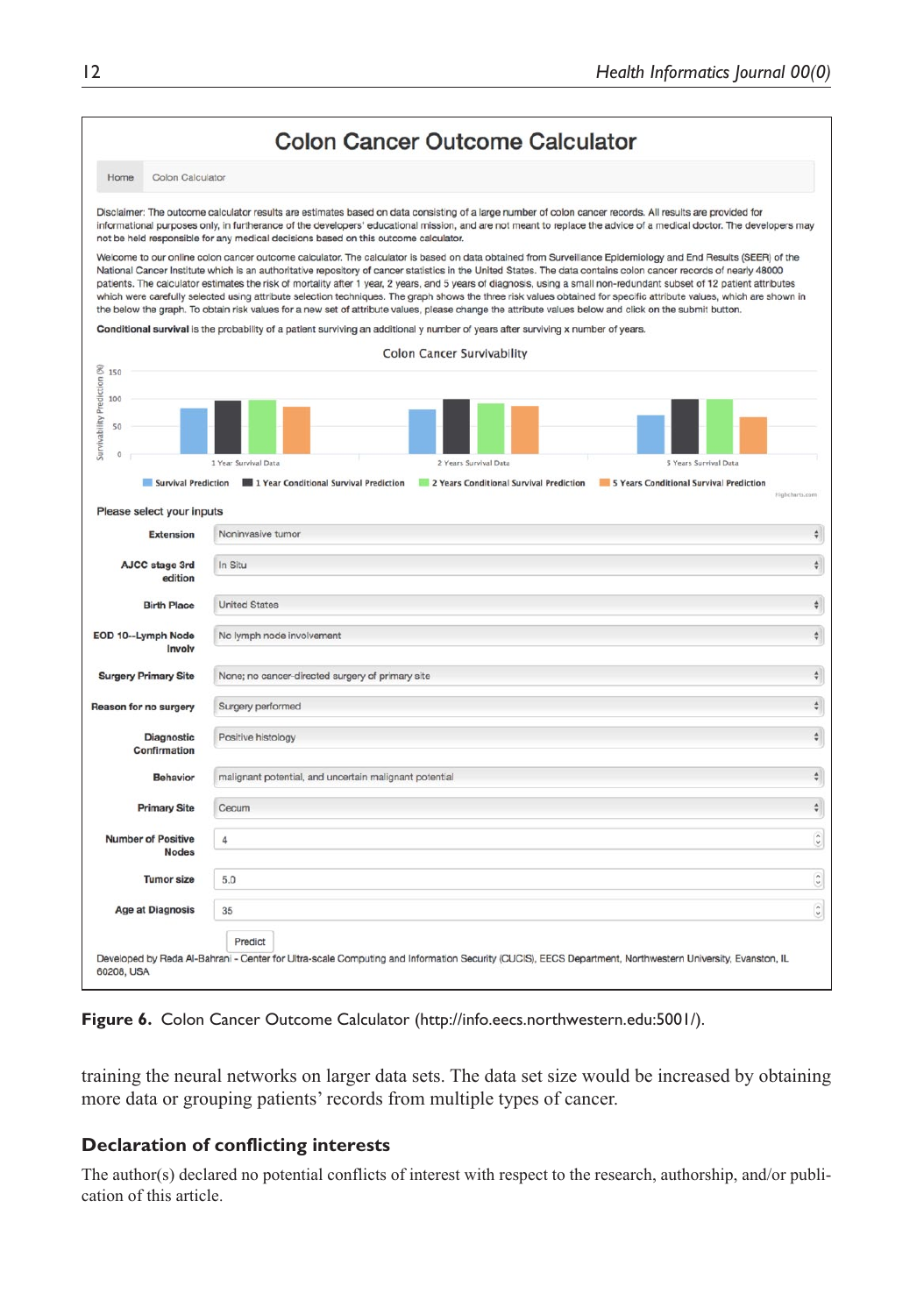## **Funding**

The author(s) disclosed receipt of the following financial support for the research, authorship, and/or publication of this article: This work is supported in part by the following grants: NSF award CCF-1409601, DOE awards DE-SC0007456, DE-SC0014330, and Northwestern Data Science Initiative.

## **References**

- 1. Parkin D, Whelan S, Ferlay J, et al. *Cancer incidence in five continents*, vol. viii. Lyon: IARC Scientific Publications, 2002.
- 2. Surveillance, Epidemiology, and End Results (SEER) Program. Research data (1973–2009). National Cancer Institute, DCCPS, Surveillance Research Program, Surveillance Systems Branch released April 2012, based on the November 2011 submission,<www.seer.cancer.gov>
- 3. Winter F and STEUERUNGS-und REGELUNGSTECHNIK. *Deep Neural Networks* (2012).
- 4. Krizhevsky A, Sutskever I and Hinton GE. Imagenet classification with deep convolutional neural networks. In: *Advances in neural information processing systems*. pp. 1097–1105, [https://papers.nips.cc/](https://papers.nips.cc/paper/4824-imagenet-classification-with-deep-convolutional-neural-networks.pdf) [paper/4824-imagenet-classification-with-deep-convolutional-neural-networks.pdf](https://papers.nips.cc/paper/4824-imagenet-classification-with-deep-convolutional-neural-networks.pdf)
- 5. Simonyan K and Zisserman A. Very deep convolutional networks for large-scale image recognition. arXiv preprint arXiv:14091556. 2014.
- 6. Szegedy C, Liu W, Jia Y, et al. Going deeper with convolutions. In: *Proceedings of the IEEE conference on computer vision and pattern recognition*, Boston, MA, 7–12 June 2015, pp. 1–9. New York: IEEE.
- 7. Graves A, Mohamed AR and Hinton G. Speech recognition with deep recurrent neural networks. In: *2013 IEEE international conference on acoustics, speech and signal processing*, Vancouver, BC, Canada, 26–31 May 2013, pp. 6645–6649. New York: IEEE.
- 8. Zhang X, Zhao J and LeCun Y. Character-level convolutional networks for text classification. In: *Advances in neural information processing systems*, pp. 649–657, [https://papers.nips.cc/paper/5782](https://papers.nips.cc/paper/5782-character-level-convolutional-networks-for-text-classification.pdf) [character-level-convolutional-networks-for-text-classification.pdf](https://papers.nips.cc/paper/5782-character-level-convolutional-networks-for-text-classification.pdf)
- 9. Mathias JS, Agrawal A, Feinglass J, et al. Development of a 5 year life expectancy index in older adults using predictive mining of electronic health record data. *J Am Med Inform Assoc* 2013; 20(e1): e118–e124.
- 10. Liu L, Tang J, Cheng Y, et al. Mining diabetes complication and treatment patterns for clinical decision support. In: *Proceedings of the 22nd ACM international conference on information & knowledge management*, San Francisco, CA, 27 October–1 November 2013, pp. 279–288. New York: ACM.
- 11. Agrawal A, Al-Bahrani R, Merkow R, et al. Colon surgery outcome prediction using ACS NSQIP data. In: *Proceedings of the KDD workshop on data mining for healthcare (DMH)*, Chicago, IL, 11 August 2013, pp. 1–6. New York: ACM.
- 12. Bilimoria KY, Liu Y, Paruch JL, et al. Development and evaluation of the universal ACS NSQIP surgical risk calculator: a decision aid and informed consent tool for patients and surgeons. *J Am Coll Surg* 2013; 217(5): 833–842.
- 13. Agrawal A, Al-Bahrani R, Russo MJ, et al. Lung transplant outcome prediction using UNOS data. In: *2013 IEEE international conference on Big Data*, Silicon Valley, CA, 6–9 October 2013, pp. 1–8. New York: IEEE.
- 14. Agrawal A, Raman J, Russo M, et al. Heart transplant outcome prediction using UNOS data. In: *KDD workshop on data mining for healthcare (DMH)*, Chicago, IL, 11 August 2013.
- 15. Zhou ZH and Jiang Y. Medical diagnosis with c4.5 rule preceded by artificial neural network ensemble. *IEEE Trans Inf Technol Biomed* 2003; 7(1): 37–42.
- 16. Delen D, Walker G and Kadam A. Predicting breast cancer survivability: a comparison of three data mining methods. *Artif Intell Med* 2005; 34(2): 113–127.
- 17. Chen D, Xing K, Henson D, et al. Developing prognostic systems of cancer patients by ensemble clustering. *BioMed Res Int* 2009; 2009: 632786.
- 18. Agrawal A, Misra S, Narayanan R, et al. Lung cancer survival prediction using ensemble data mining on seer data. *Sci Program* 2012; 20(1): 29–42.